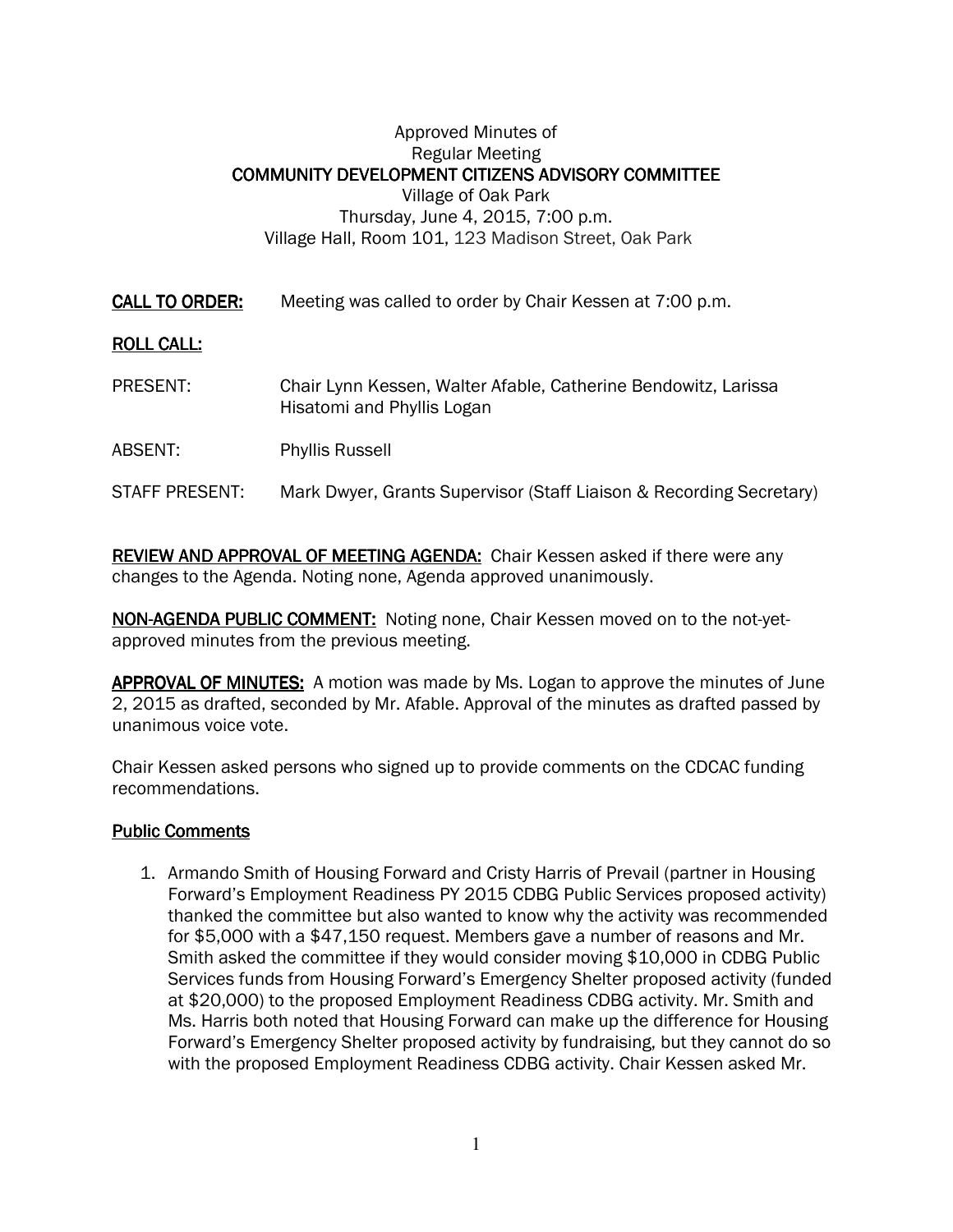Smith and Ms. Harris to remain in the room until all the speakers had spoken and the committee would deliberate about whether they would consider the request.

The following persons thanked the CDCAC for recommending PY 2015 CDBG funding for their agencies:

- 1. Bob Atkinson from Oak Leyden Developmental Services, which was recommended for CDBG Facilities Improvement funding;
- 2. Phil Jimenez from the West Cook YMCA which was recommended for CDBG Public Services funding;
- 3. Kaye Masters from Community Support Services, which was recommended for CDBG Public Services funding;
- 4. Rob Breymaier from the Oak Park Regional Housing Center, which was recommended for CDBG Public Services funding;
- 5. Wendy Epstein from the Children's Clinic, which was recommended for CDBG Public Services funding;
- 6. Amy O'Rourke from Hephzibah Children's Association, which was recommended for CDBG Public Services funding; and
- 7. Sharece Davis from Catholic Charities-Accolade Adult Day Services, which was recommended for CDBG Public Services funding.

New Business: With regard to Mr. Smith's request that the committee consider moving \$10,000 in CDBG Public Services funds from Housing Forward's Emergency Shelter proposed activity (funded at \$20,000) to the proposed Employment Readiness CDBG activity (funded at \$5,000), committee members said they were open to discussing the request. After much discussion, also involving questions to both Mr. Smith and Ms. Harris, a motion was made by Mr. Afable to move the funds as requested, seconded by Ms. Logan. Approval of the motion passed by unanimous voice vote, summarized as the CDCAC moving \$10,000 in CDBG Public Services recommended funds from Housing Forward's Emergency Shelter proposed activity (PY 2015 funding recommendation now at \$10,000) to the proposed Employment Readiness CDBG activity (PY 2015 funding recommendation now at \$15,000).

A motion was then made by Mr. Afable to approve all of the CDCAC recommendations from June 2, 2015, as amended by the Housing Forward changes, seconded by Ms. Bendowitz. Approval of the motion passed by unanimous voice vote. Thus, the PY 2015 funding recommendations to the Village Board are as follows: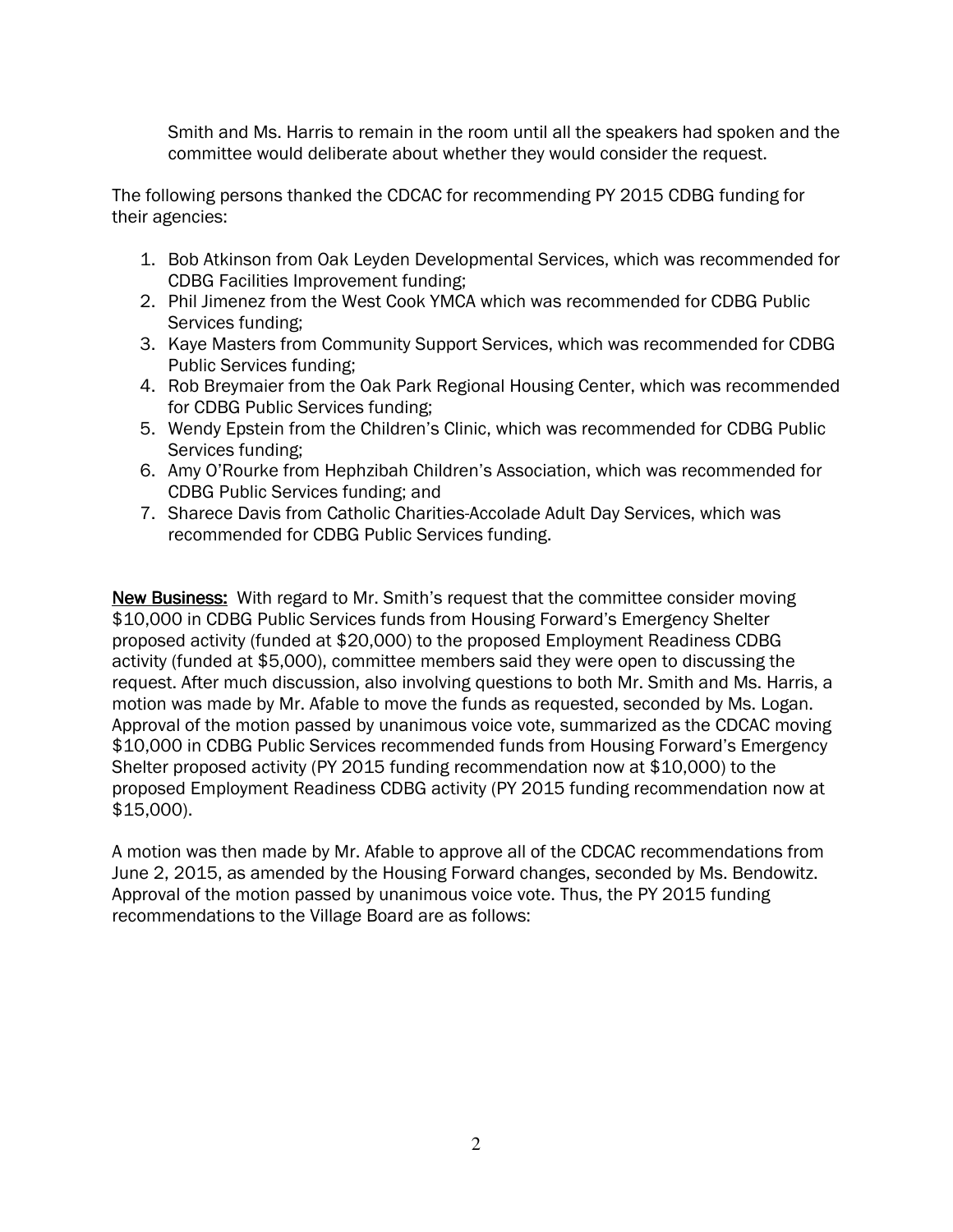| PY 2015 CDBG Public Services                  | <b>RECOMMENDED</b> |
|-----------------------------------------------|--------------------|
| <b>AGENCY</b>                                 | <b>AWARD</b>       |
| <b>AACF</b>                                   | \$0                |
| <b>Catholic Charities-Accolade</b>            | \$4,200            |
| <b>Catholic Charities-Grove Apartments</b>    | \$5,000            |
| <b>Children's Clinic</b>                      | \$22,000           |
| <b>Community Support Services</b>             | \$8,105            |
| Hephzibah Children's Assn.                    | \$15,000           |
| <b>Housing Forward - Emergency Shelter</b>    | \$10,000           |
| <b>Housing Forward - Employment Readiness</b> | \$15,000           |
| <b>NAMI Metro-Suburban</b>                    | \$8,000            |
| OP Regional Housing Center                    | \$70,000           |
| <b>OPRF Food Pantry</b>                       | \$25,000           |
| Parenthesis - Mothering on Our Own            | \$5,000            |
| Parenthesis - Parenteen                       | \$10,000           |
| Sarah's Inn                                   | \$8,500            |
| <b>West Cook YMCA</b>                         | \$20,000           |
| TOTAL                                         | \$225,805          |

| PY 2015 CDBG Public Facility |                    |
|------------------------------|--------------------|
| <b>Improvements</b>          | <b>RECOMMENDED</b> |
| <b>AGENCY</b>                | <b>AWARD</b>       |
| Oak Leyden                   | \$19,000           |
| <b>UCP-Seguin</b>            | \$19,000           |
| <b>TOTAL</b>                 | \$38,000           |

| <b>PY 2015 ESG</b>                   | <b>RECOMMENDED</b> |
|--------------------------------------|--------------------|
| <b>AGENCY</b>                        | <b>AWARD</b>       |
| Alliance to End Homelessness, HMIS   | \$10,000           |
| Housing Forward, Emergency Shelter   | \$21,200           |
| Housing Forward, Homeless Prevention | \$31,000           |
| Housing Forward, Rapid Re-Housing    | \$50,000           |
| Housing Forward, Street Outreach     | \$15,000           |
| TOTAL                                | \$127,200          |